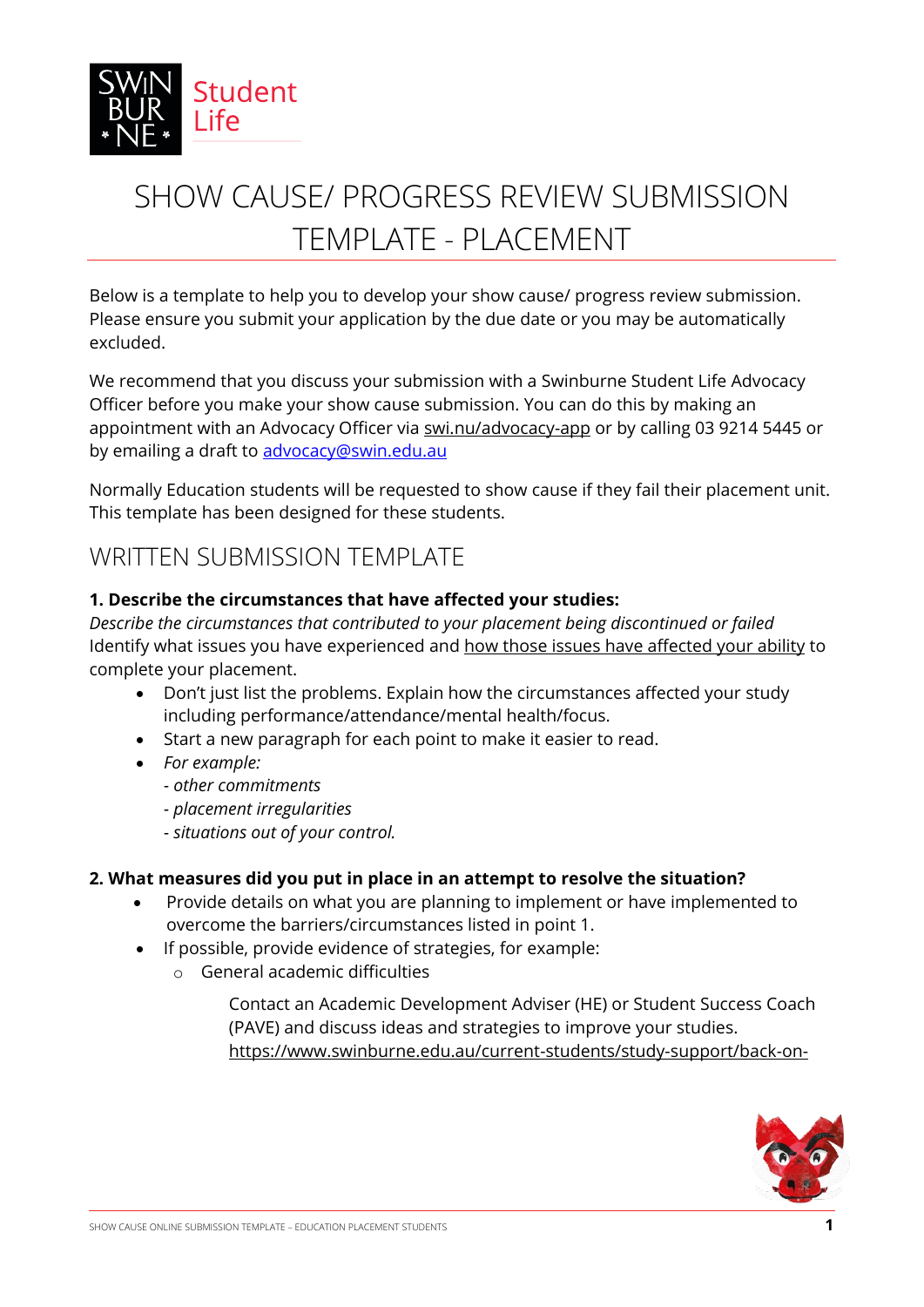[track/academic-adviser/;](https://www.swinburne.edu.au/current-students/study-support/back-on-track/academic-adviser/) https://www.swinburne.edu.au/currentstudents/student-services-support/student-success-coach/

Contact a Learning and Academic Skills (LAS) Advisor to discuss and improve your learning strategies. https://www.swinburne.edu.au/currentstudents/study-support/improve-skills/book-appointment/

o Time management problems

Contact an Academic Development Adviser (HE) or Student Success Coach (PAVE) to discuss ideas and strategies to improve your studies. [https://www.swinburne.edu.au/current-students/study-support/back-on](https://www.swinburne.edu.au/current-students/study-support/back-on-track/academic-adviser/)[track/academic-adviser/;](https://www.swinburne.edu.au/current-students/study-support/back-on-track/academic-adviser/) https://www.swinburne.edu.au/currentstudents/student-services-support/student-success-coach/

Draw up a study plan to show your dedication and planning for next semester.

o Emotional/Psychological difficulties

Are you undertaking or should speak to someone for support. Wellbeing service at Swinburne is a great place to start https://www.swinburne.edu.au/current-students/student-servicessupport/health/counselling/

Request a letter from your mental health professional or evidence of upcoming appointment to support your application.

- o Placement irregularities
	- Contact tutor/teacher at first sign of trouble to discuss what to do in future Maintain regular updates with tutor/teacher

### **3. Prior Progress Reviews or show cause:**

- If you have had a previous show cause notification and are currently on conditions, did you meet the conditions? If not, you need to explain why.
- If you have not had to show cause before simply write "I have not had to show cause previously".

### **4. Additional information that may assist the progress review commitee:**

- Discuss your ideal outcome or what you wish to do
	- o Take a Leave of Absence for XX teaching periods to save money/ resolve personal issues
	- o Go part-time to manage study load better
	- o Continue studying full time with ongoing counselling and student coach management.
- Discuss your goals and aspirations
	- o Why are you taking this course? What are your career goals? Essentially, demonstrate your passion for the course and Swinburne.